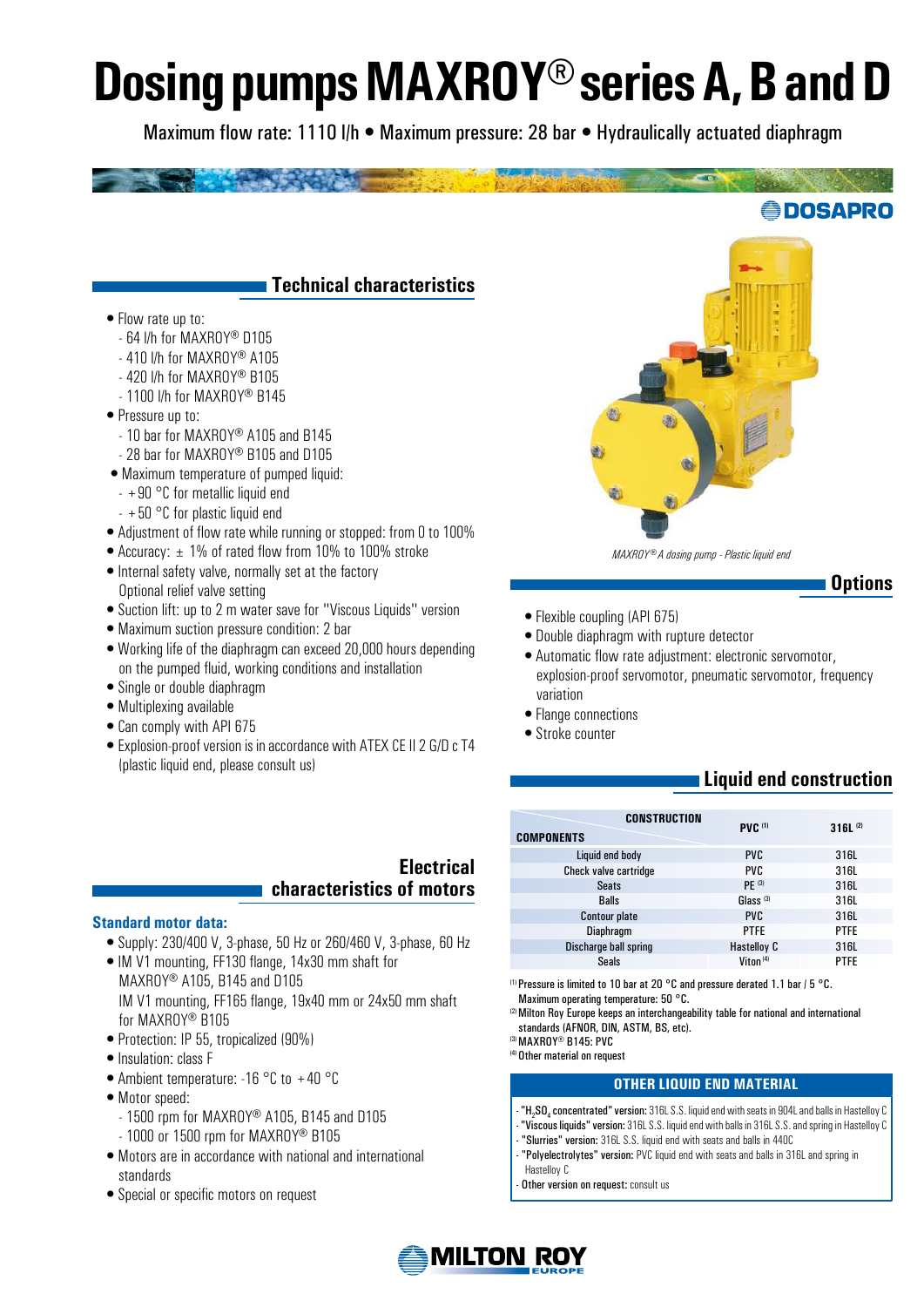#### **Performances**

| Type                           | <b>Plastic liquid end</b> | <b>Metallic liquid end</b>                                           |       |                                    |      | Plunger Ø |                     |                                         |
|--------------------------------|---------------------------|----------------------------------------------------------------------|-------|------------------------------------|------|-----------|---------------------|-----------------------------------------|
|                                | (I/h)                     | Flow rate at 10 bar Flow rate at 10 bar Flow rate at 28 bar<br>(I/h) | (I/h) | <b>Stroke speed</b><br>$(spm)$ (1) | Gear | (mm)      | Diaphragm Ø<br>(mm) | <b>Swept volume</b><br>$\rm (cm^3)$ (3) |
| MAXROY <sup>®</sup> D105       | 18                        |                                                                      | 16    | 58                                 | 1/25 | 22        | 105                 | 7.2                                     |
|                                | 32                        |                                                                      | 28    | 96                                 | 1/15 | 22        | 105                 | 7.2                                     |
|                                | 47                        |                                                                      | 42    | 144                                | 1/10 | 22        | 105                 | 7.2                                     |
|                                | 58                        |                                                                      | 52    | $180^{(2)}$                        | 1/8  | 22        | 105                 | 7.2                                     |
| <b>MAXROY<sup>®</sup> B105</b> | 84                        |                                                                      | 84    | 36                                 | 1/25 | 41.1      | 105                 | 38.8                                    |
|                                | 130                       |                                                                      | 130   | 58                                 | 1/25 | 41.1      | 105                 | 38.8                                    |
|                                | 209                       |                                                                      | 209   | 96                                 | 1/15 | 41.1      | 105                 | 38.8                                    |
|                                | 316                       |                                                                      | 316   | 144                                | 1/10 | 41.1      | 105                 | 38.8                                    |
|                                | 391                       |                                                                      | 391   | $180^{(2)}$                        | 1/8  | 41.1      | 105                 | 38.8                                    |
| MAXROY <sup>®</sup> A105       | 127                       | 127                                                                  |       | 58                                 | 1/25 | 50        | 105                 | 38.8                                    |
|                                | 210                       | 210                                                                  |       | 96                                 | 1/15 | 50        | 105                 | 38.8                                    |
|                                | 322                       | 322                                                                  |       | 144                                | 1/10 | 50        | 105                 | 38.8                                    |
|                                | 400                       | 400                                                                  |       | $180^{(2)}$                        | 1/8  | 50        | 105                 | 38.8                                    |
| MAXROY <sup>®</sup> B145       | 363                       | 363                                                                  |       | 58                                 | 1/25 | 66.5      | 145                 | 118.1                                   |
|                                | 621                       | 621                                                                  |       | 96                                 | 1/15 | 66.5      | 145                 | 118.1                                   |
|                                | 860                       | 860                                                                  |       | 144                                | 1/10 | 66.5      | 145                 | 118.1                                   |
|                                | 1051                      | 1051                                                                 |       | $180^{(2)}$                        | 1/8  | 66.5      | 145                 | 118.1                                   |

(1) Stroke rates are given for a motor speed of 1440 rpm.

Flow and stroke rates increase by 20% for a 60 Hz motor

(2) Do not use with 60 Hz motor

(3) Theoretical swept volume

#### **MAXROY® D105**



#### **MAXROY® B105**



\* Plastic liquid end: Pmax = 10 bar

#### **MAXROY® A105**



#### **MAXROY® B145**



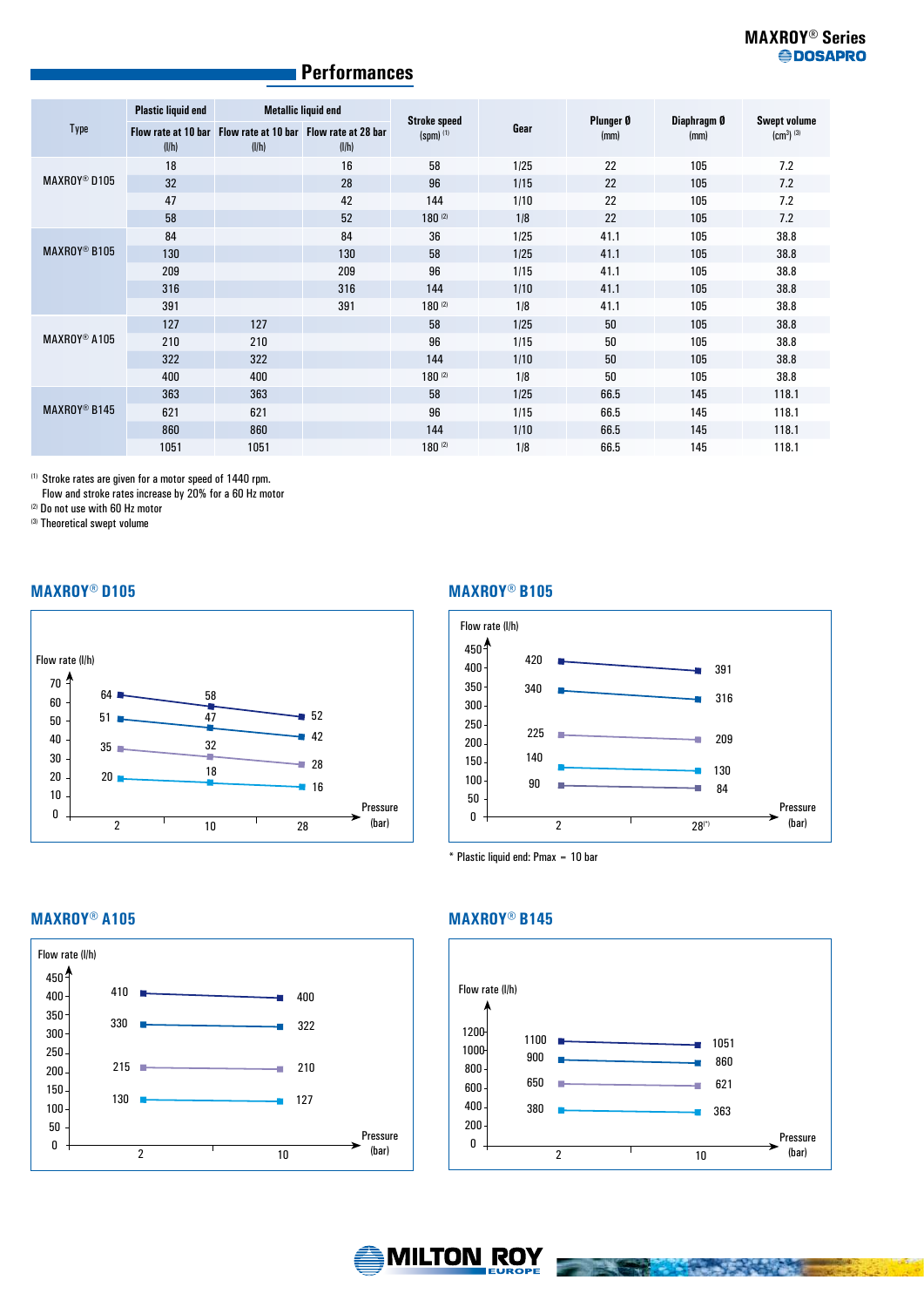#### **MAXROY® A105 and D105 – Metallic liquid end Simplex version**





N1: Suction N2: Discharge V1: Drain L1: Oil level R1: Oil fill

#### **MAXROY® B105 – Plastic liquid end Simplex version**

**ISSUED** 

13.5

261

35



#### **MAXROY® A105, D105 and B105**

| <b>Models</b> (spm)       |                        | <b>Dimensions (mm)</b>                                                | <b>Connections</b>                                          |  |  |
|---------------------------|------------------------|-----------------------------------------------------------------------|-------------------------------------------------------------|--|--|
| Metallic liquid end       |                        |                                                                       |                                                             |  |  |
| All models <sup>(*)</sup> |                        | $a = 618$ maxi<br>$h = 550$ maxi<br>$c = 411$<br>$d = 91$<br>$e = 68$ |                                                             |  |  |
|                           | $58 - 96 - 144$        | $A = 160$<br>$B = 160$                                                | $N1 = R 1/2$ "G or 1/2"NPT<br>$N2 = R 1/2$ "G or 1/2"NPT    |  |  |
| <b>Screwed</b>            | 180                    | $A = 186$<br>$B = 160$                                                | $N1 = R 3/4$ "G or $3/4$ "NPT<br>$N2 = R 1/2$ "G or 1/2"NPT |  |  |
| Welded                    | $58 - 96 - 144$        | $A = 160$<br>$B = 160$                                                | $N1 = 1/2"$<br>$N2 = 1/2"$                                  |  |  |
|                           | 180                    | $A = 186$<br>$B = 160$                                                | $N1 = 3/4"$<br>$N2 = 1/2"$                                  |  |  |
| Flanged                   | $58 - 96 - 144$        | $A = 208$<br>$B = 208$ (**)                                           | $N1 = 1/2$ " ANSI 150 LBS<br>$N2 = 1/2$ " ANSI 150 LBS (**) |  |  |
|                           | 180                    | $A = 239$<br>$B = 208$ <sup>(**)</sup>                                | $N1 = 3/4"$ ANSI 150 LBS<br>$N2 = 1/2$ " ANSI 150 LBS (**)  |  |  |
| Food grade                | $58 - 96 - 144$<br>180 | $A = 160$<br>$B = 160$                                                | DIN 11851 Ø 28<br>0 <sup>r</sup><br>SMS 1145 Ø 25           |  |  |

#### Plastic liquid end

| All models (*)            |           | $a = 597$ maxi<br>$h = 539$ maxi<br>$c = 394$<br>$d = 93$<br>$e = 66$ |                                          |
|---------------------------|-----------|-----------------------------------------------------------------------|------------------------------------------|
| Female<br>plain<br>socket | 58.96.144 | $A = 131$<br>$B = 131$                                                | $N1 = 015x20F$<br>$N2 = 0$ 15x20 F       |
|                           | 180       | $A = 160$<br>$B = 131$                                                | $N1 = 0.25x32 F$<br>$N2 = 0$ 15x20 F     |
| <b>Flanged</b>            | 58.96.144 | $A = 195$<br>$B = 195$                                                | $N1 = PN 10 DN 15$<br>$N2 = PN 10 DN 15$ |
|                           | 180       | $A = 196$<br>$B = 195$                                                | $N1 = PN 10 DN 25$<br>$N2 = PN 10 DN 15$ |

(\*) MAXROY® B105:  $c = 432$  for metallic liquid end and 415 for plastic liquid end (\*\*)MAXROY® B105: B = 213 and N2 = 1/2'' ANSI 300 LBS